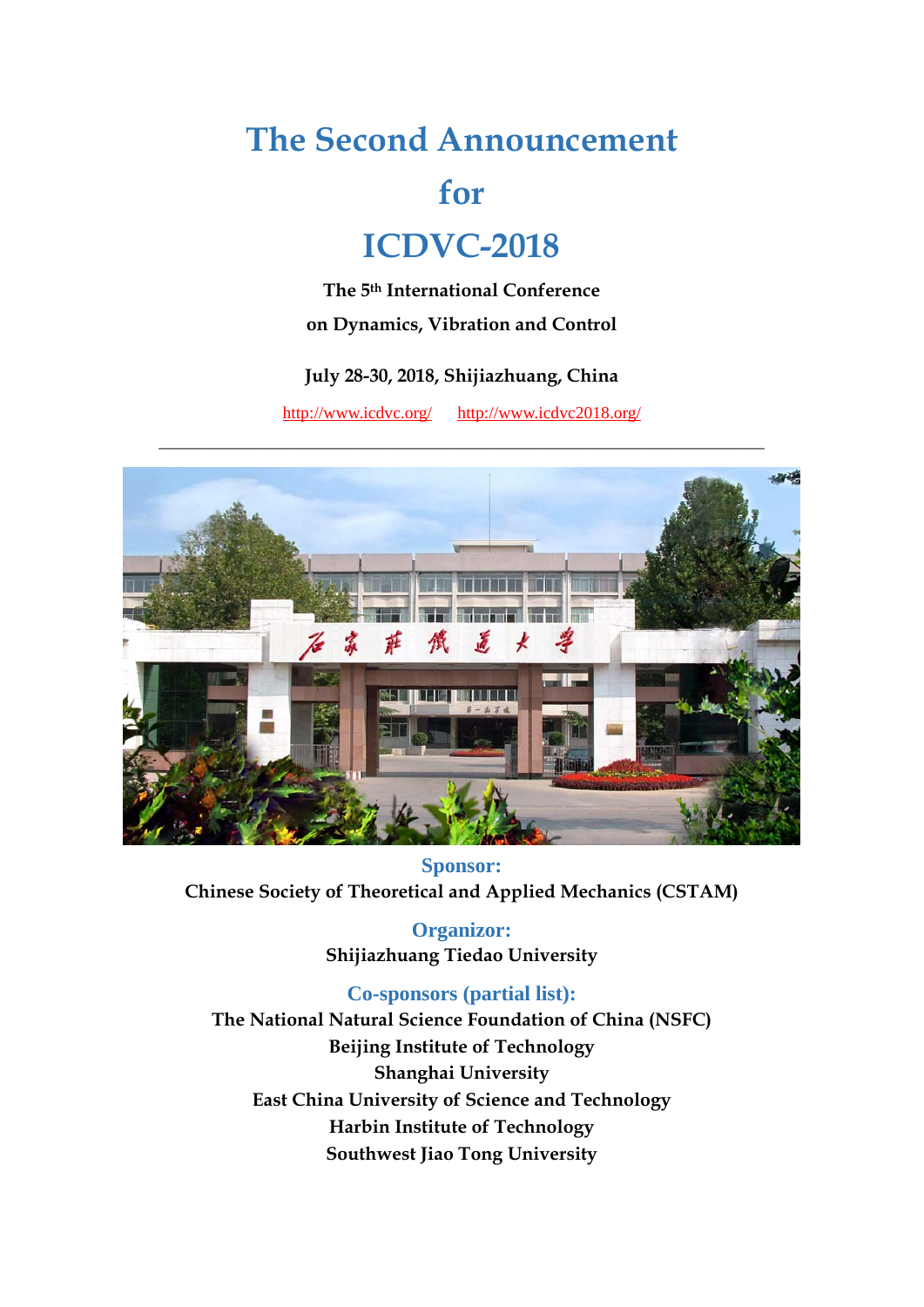**Nanjing University of Aeronautics and Astronautics PLA University of Science and Technology Shanghai Jiao Tong University Shanghai Aerospace Administration Tongji University Xi'an Jiaotong University**

#### **…**

# **General Information**

**ICDVC-2018**, the 5th International Conference on **Dynamics, Vibration and Control**, will be held on **July 28-30, 2018** in Shijiazhuang, China.

Like its four predecessor events held in Beijing (1990 and 2006), Hangzhou (2010), and Shanghai (2014), **ICDVC-2018** is sponsored by the Chinese Society of Theoretical and Applied Mechanics (CSTAM) and co-sponsored by the National Natural Science Foundation of China (NSFC) as well as other universities in China. The conference in 2018 is organized by Shijiazhuang Tiedao University.

Dynamics, vibration and control composes of an active sub-discipline of mechanics, and ICDVC-2018 is devoted to the significant research field.

The aim of ICDVC-2018 is to bring together the international leading scientists of dynamics, vibration and control communities, both theoreticians experimentalists, and to present their original research work of very high quality. The themes of the conference are intended to be broad enough so as to cover most of the directions in dynamics, vibration and control, promoting wide interactions among different academic disciplines. Mathematical theory, numerical simulation, physical experiments, engineering design, information technique, biological and financial studies, and other various applications are included in the main program of the conference. The conference also provides an excellent opportunity to researchers from different fields of science and engineering, both experts and new comers, for sharing ideas, experience and progress, and exploring new directions and problems among specialists in these fascinating subjects.

Both oral and poster presentations will be included in the conference program. Internationally leading experts will deliver keynote lectures at the ICDVC-2018. It is expected that over 500 participants from various countries will attend the conference.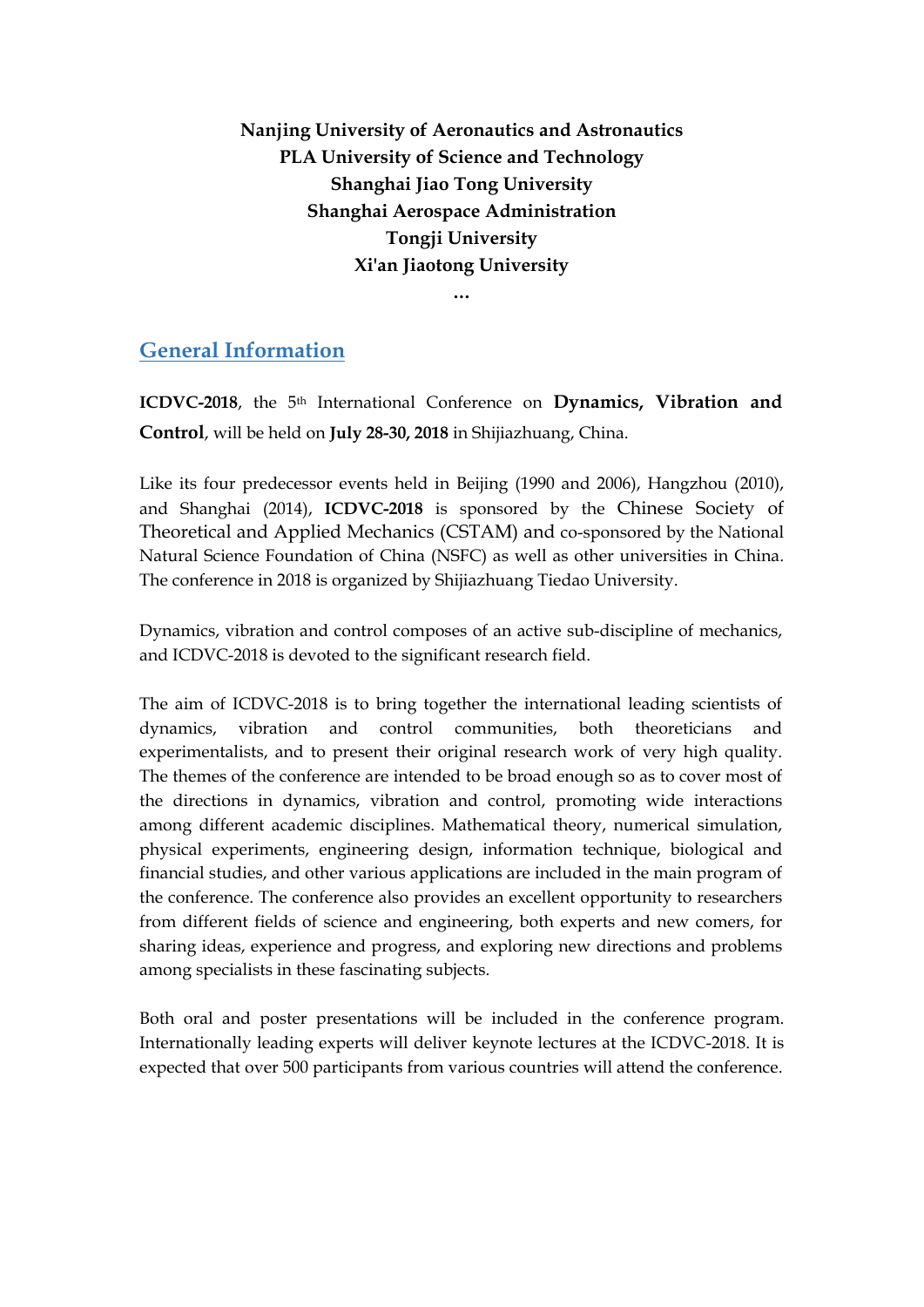# **Chair**

# **Co-Chairs**

| M. Ahmadian | Virginia Polytechnic Institute and State University, USA  |
|-------------|-----------------------------------------------------------|
| J.Q. Sun    | University of California (Merced), USA                    |
| Z.H. Wang   | Nanjing University of Aeronautics and Astronautics, China |
| J. Xu       | Tongji University, China                                  |
| S.P. Yang   | Shijiazhuang Tiedao University, China                     |

# **International Scientific Committee (partial list, to be updated)**

| M. Amabili              | McGill University, Canada                                      |
|-------------------------|----------------------------------------------------------------|
| J. Awrejcewicz          | Technical University of Lodz, Poland                           |
| <b>M.A. Aziz-Alaoui</b> | University of Le Harvre, France                                |
| <b>B. Balachandran</b>  | University of Maryland (College Park), USA                     |
| E. Butcher              | University of Arizona, USA                                     |
| H.X. Baoyin             | Tsinghua University, China                                     |
| L. Bates                | University of Calgary, Canada                                  |
| Q.S. Bi                 | Jiangsu University, China                                      |
| <b>S. Boccaletti</b>    | Istituto dei Sistemi Complessi, Italy                          |
| D.Q. Cao                | Harbin Institute of Technology, China                          |
| E. Carrera              | Polytechnic University of Turin, Italy                         |
| C.O. Chang              | National Taiwan University, China                              |
| L.Q. Chen               | Shanghai University, China                                     |
| L. Cheng                | Hong Kong Polytechnic University, China                        |
| M. F. Daqaq             | Clemson University, USA                                        |
| Z.C. Deng               | Northwestern Polytechnical University, China                   |
| H. Ding                 | Shanghai University, China                                     |
| M. de Leon              | Instituto de Mathemáticas y Física Fundamental, CSIC, Spain    |
| A. Erturk               | Georgia Institute of Technology, USA                           |
| A.L. Fradkov            | Institute for Problemsin Mechanical Engineering, Russian       |
|                         | Academy of Science, Russia                                     |
| R.F. Fung               | National Kaohsiung First University of Science and Technology, |
|                         | China                                                          |
| Y.X. Guo                | Eastern Liaoning University, China                             |
| G.K. Hu                 | Beijing Institute of Technology, China                         |
| L. Huang                | University of Hong Kong, China                                 |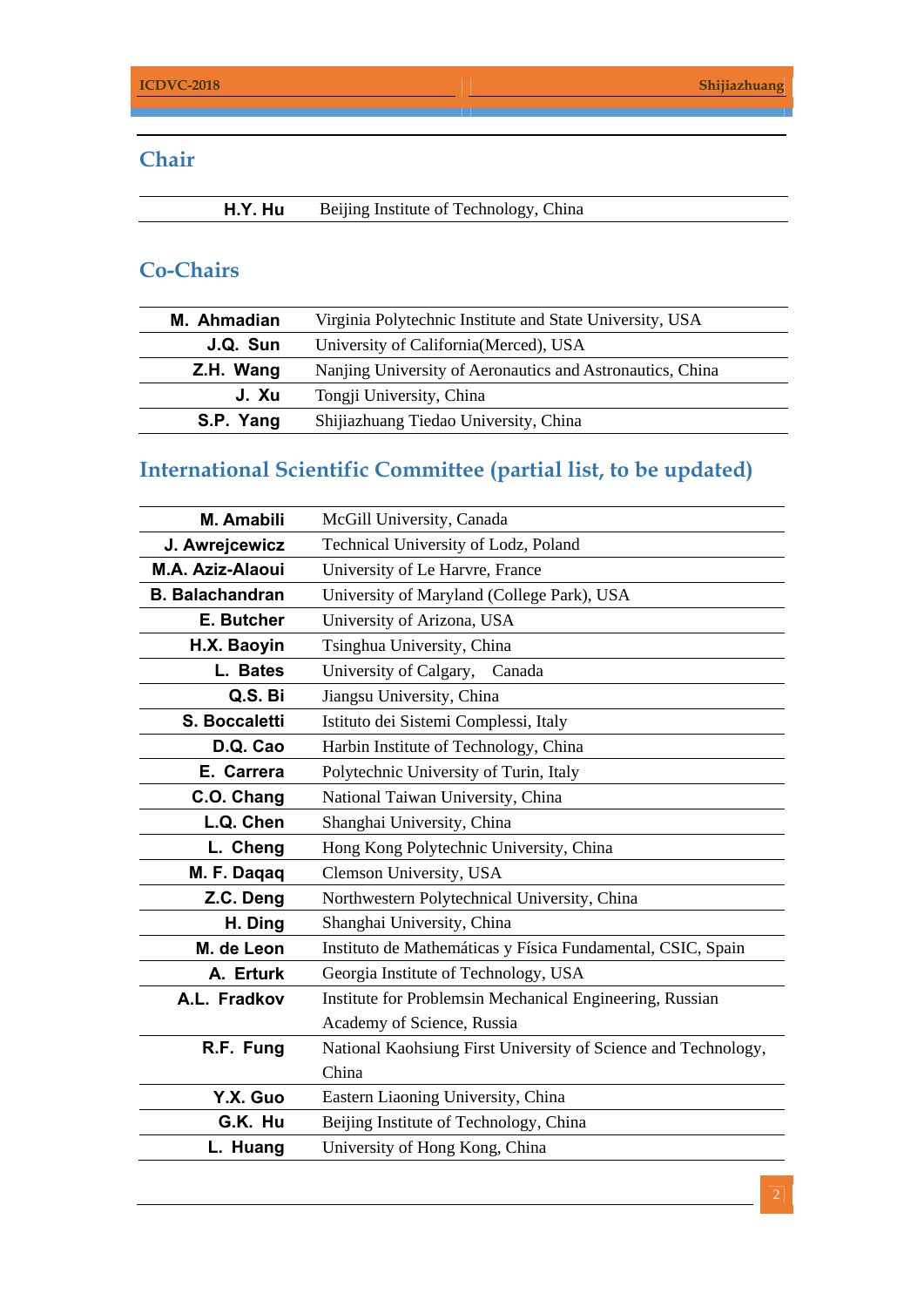| Z.L. Huang         | Zhejiang University, China                                |  |
|--------------------|-----------------------------------------------------------|--|
| T. Inoue           | Nagoya University, Japan                                  |  |
| T. Insperger       | Budapest University of Technology and Economics, Hungary  |  |
| J. Jiang           | Xi'an Jiaotong University, China                          |  |
| J.C. Ji            | University of Technology, Sydney, Australia               |  |
| D.P. Jin           | Nanjing University of Aeronautics and Astronautics, China |  |
| D. Kennedy         | Cardiff University, UK                                    |  |
| J.K. Kim           | Korea Advanced Institute of Science and Technology, Korea |  |
| D. Krupka          | Lepage Research Institute, Slovakia                       |  |
| J. Kurths          | Humboldt-Universität zu Berlin, Germany                   |  |
| Z.Q. Lang          | University of Sheffield, UK                               |  |
| J.F. Li            | Tsinghua University, China                                |  |
| C.W. Lim           | City University of Hong Kong, China                       |  |
| C.S. Liu           | Peking University, China                                  |  |
| G.W. Luo           | Lanzhou Jiaotong University, China                        |  |
| Y.Z. Luo           | National University of Defense Technology, China          |  |
| <b>B.</b> Mace     | University of Auckland, New Zealand                       |  |
| G. Meng            | Shanghai Aerospace Administration, China                  |  |
| Q.G. Meng          | The National Natural Science Foundation of China          |  |
| Y. Narita          | Hokkaido University, Japan                                |  |
| H. Ouyang          | University of Liverpool, UK                               |  |
| M. Pakdemirli      | Celal Bayar University, Turkey                            |  |
| R. Parker          | Virginia Tech, USA                                        |  |
| F. Pellicano       | University of Modena and Reggio Emilia, Italy             |  |
| L.Y. Peng          | Waseda University, Japan                                  |  |
| Z.K. Peng          | Shanghai Jiao Tong University, China                      |  |
| G. Radice          | University of Glasgow, UK                                 |  |
| O. Rossi           | The University of Ostrava, Czech                          |  |
| P.D. Spanos        | Rice University, USA                                      |  |
| S.K. Saha          | Indian Institute of Technology, Indian                    |  |
| E. Schöll          | Technische Universität Berlin, Germany                    |  |
| R. Seifried        | Hamburg University of Technology, Germany                 |  |
| J. Śniatycki       | University of Calgary, Canada                             |  |
| C.A. Tan           | Wayne State University, USA                               |  |
| Q. Tian            | Beijing Institute of Technology, China                    |  |
| K.W. Wang          | University of Michigan, USA                               |  |
| Q.Y. Wang          | Beihang University, China                                 |  |
| L. Wang            | Huazhong University of Science and Technology, China      |  |
| L. F. Wang         | Nanjing University of Aeronautics and Astronautics, China |  |
| R.B. Wang          | East China University of Science and Technology, China    |  |
| <b>Tamer Wasfy</b> | Indiana University-Purdue University Indianapolis, USA    |  |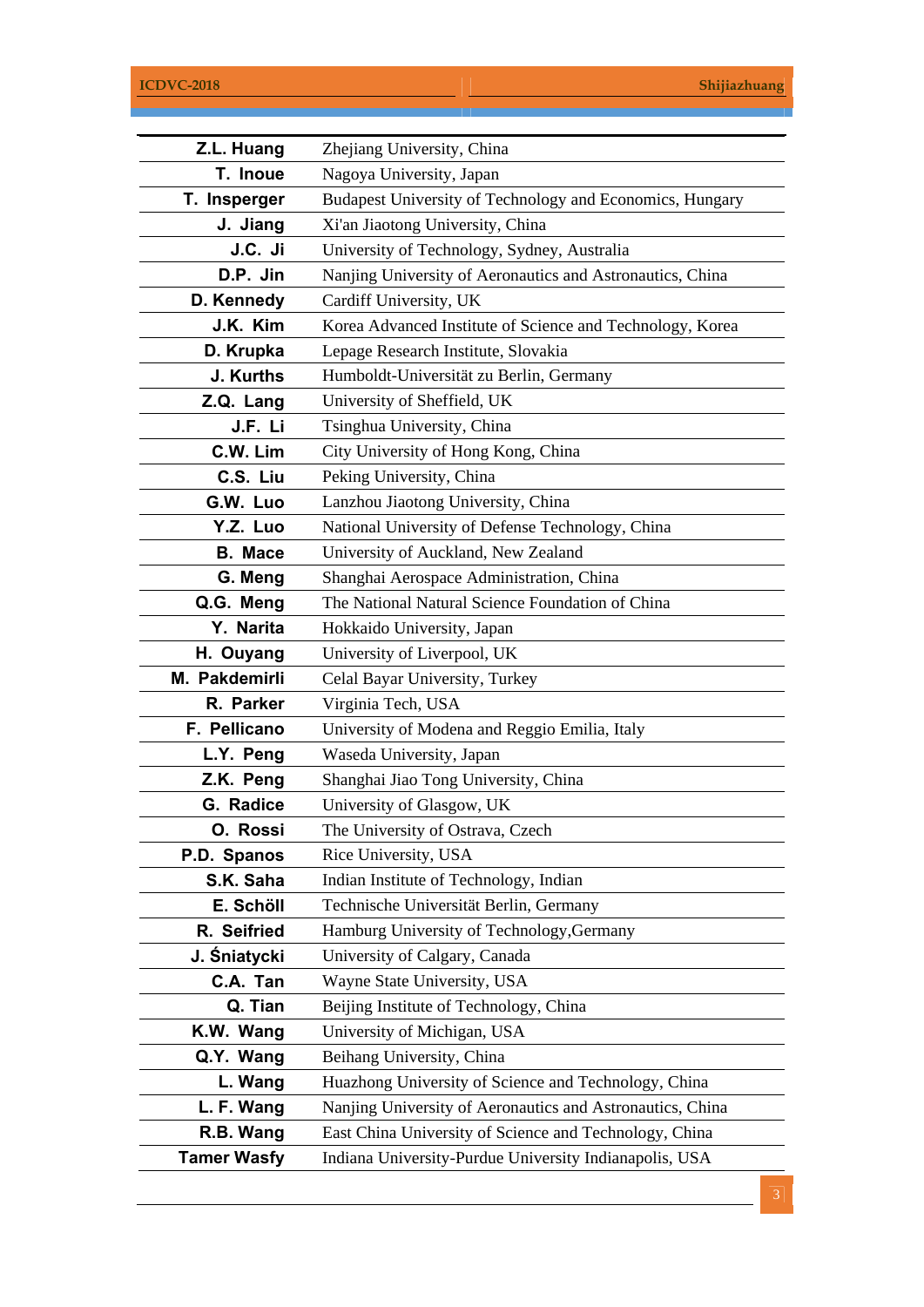| G.L. Wen       | Hunan University, China                          |
|----------------|--------------------------------------------------|
| M. Wiercigroch | Aberdeen University, UK                          |
| Y. Xiang       | University of Western Sydney, Australia          |
| J.H. Xie       | Southwest Jiaotong University, China             |
| Y.P. Xiong     | University of Southampton, UK                    |
| W. Xu          | Northwestern Polytechnical University, China     |
| H. Yabuno      | University of Tsukuba, Japan                     |
| J. Yang        | RMIT University, Australia                       |
| X.D. Yang      | Beijing University of Technology, China          |
| H.H. Yoo       | Hanyang University, Korea                        |
| H. Yoshimura   | Waseda University, Japan                         |
| D. Zenkov      | North Carolina State University,<br><b>USA</b>   |
| S.G. Zhan      | The National Natural Science Foundation of China |
| W. Zhang       | Beijing University of Technology, China          |
| W. M. Zhang    | Shanghai Jiao Tong University, China             |
| W.D. Zhu       | University of Maryland (Baltimore), USA          |

# **Keynote Speakers (partial list)**

| <b>Gabor Stepan</b>    | Budapest University of Technology and Economics, HUN |
|------------------------|------------------------------------------------------|
| Dan Negrut             | University of Wisconsin-Madison, USA                 |
| W.M. Zhai              | Southwest Jiao Tong University, China                |
| <b>Eckehard Schöll</b> | Berlin University of Technology, GER                 |
| G.K. Hu                | Beijing Institute of Technology, China               |
| Jürgen Kurths          | Humboldt University, GER                             |
| H. Ashrafiuon          | Villanova University, USA                            |

# **Local Organizing Committee**

|                                  | <b>Chair</b> Y.J. Shen                             |
|----------------------------------|----------------------------------------------------|
|                                  | <b>Co-Chairs</b> S.H. Li X.H. Li R.L. Tian C.D. Si |
| <b>Secretary General</b> C.D. Si |                                                    |

### **Mini-symposia Proposals**

Proposals of organizing special mini-symposia are welcome and encouraged, in which the following information should be indicated: title of the mini-symposium; name, affiliation, mailing address and e-mail address of the proposer(s); description of the topic of the mini-symposium (not exceeding 100 words); estimated numbers of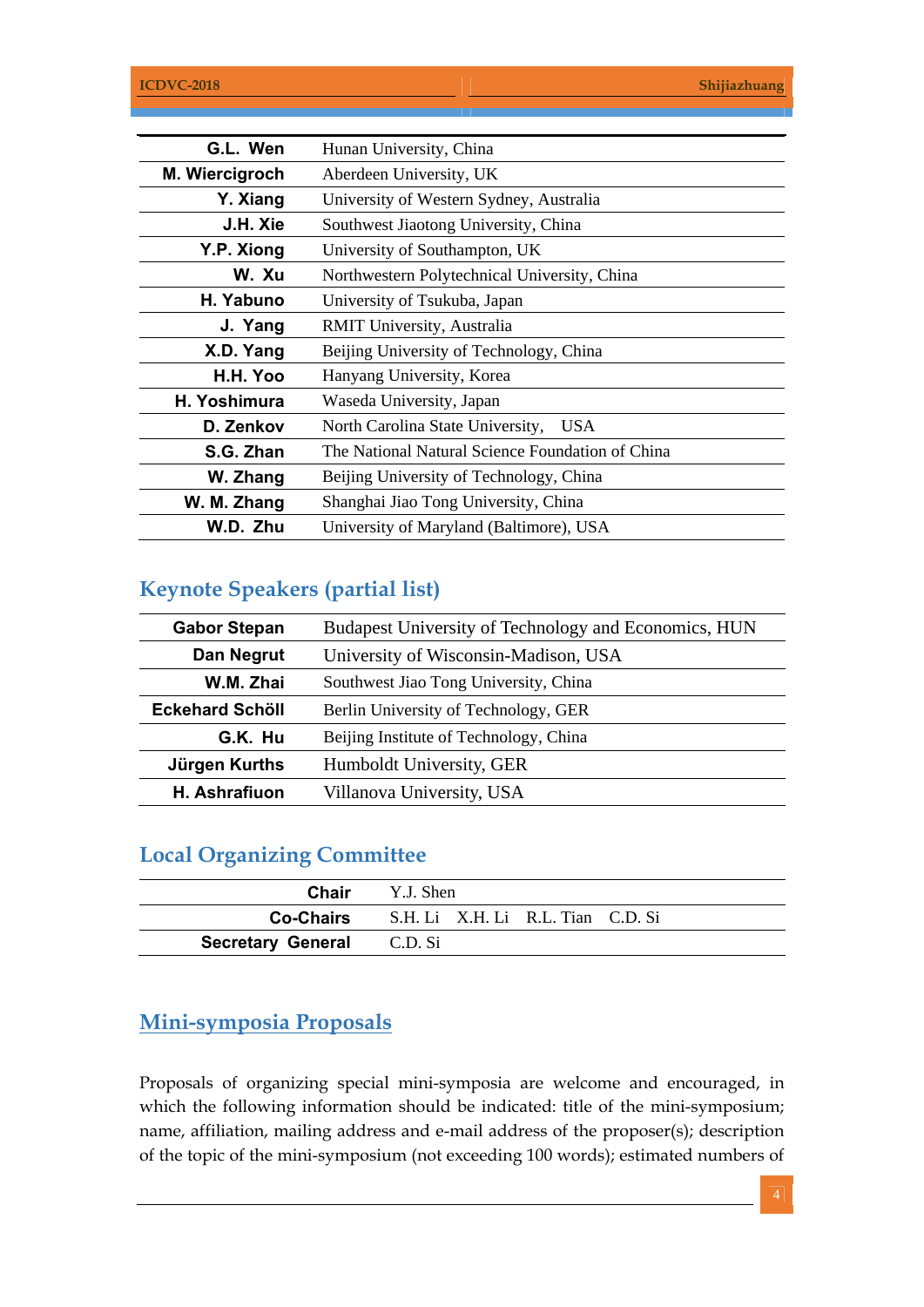speakers. In each mini-symposium, the participants should come from at least from 3 organizations in different countries. If the participants exceed 10 in each mini-symposium, the organizer could apply for the registration fee remission for one participant, or expert lecture fee USD\$ 400 (or RMB¥ 2000). Moreover, when the participants in each mini-symposium exceed 20, the organizer may apply for the registration fee remission for two participants, or expert lecture fee USD\$ 800 (or RMB¥ 4000). The deadline for mini-symposia proposal submission is December 30, 2017. Please send your proposal to Professor Y.J. Shen at ICDVC2018@126.com.

#### **Topics of the Conference**

#### **1. Nonlinear Dynamics**

Stability and Bifurcation Chaotic Dynamics Fractals in Dynamics Control and Synchronization of Complex Systems

#### **2. Vibration and Control**

Vibration Analysis of Discrete and/or Continuous Systems Passive and Active Vibration Control Signal Processing, Monitoring and Diagnostics Electromechanial Systems, Rotor Systems, and Other Engineering Applications

#### **3. Multi-body Systems**

Modeling and Control of Multi-body Systems Contact and Impact Problems Numerical Simulations Experimental Investigations Engineering Applications

#### **4. Analytical Mechanics**

Dynamical Systems with Holonomic or Noholonomic Constraints Symmetry and Conservation Birkhoffian Dynamics Mathematical Methods in Analytical Dynamics

#### **5. Stochastic Dynamics**

 Theory and Methods of Nonlinear Stochastic Dynamics Response and Stability of Stochastic System Stochastic Bifurcation and Chaos Stochastic Nonsmooth System Dynamics Fractional-order Dynamics and Control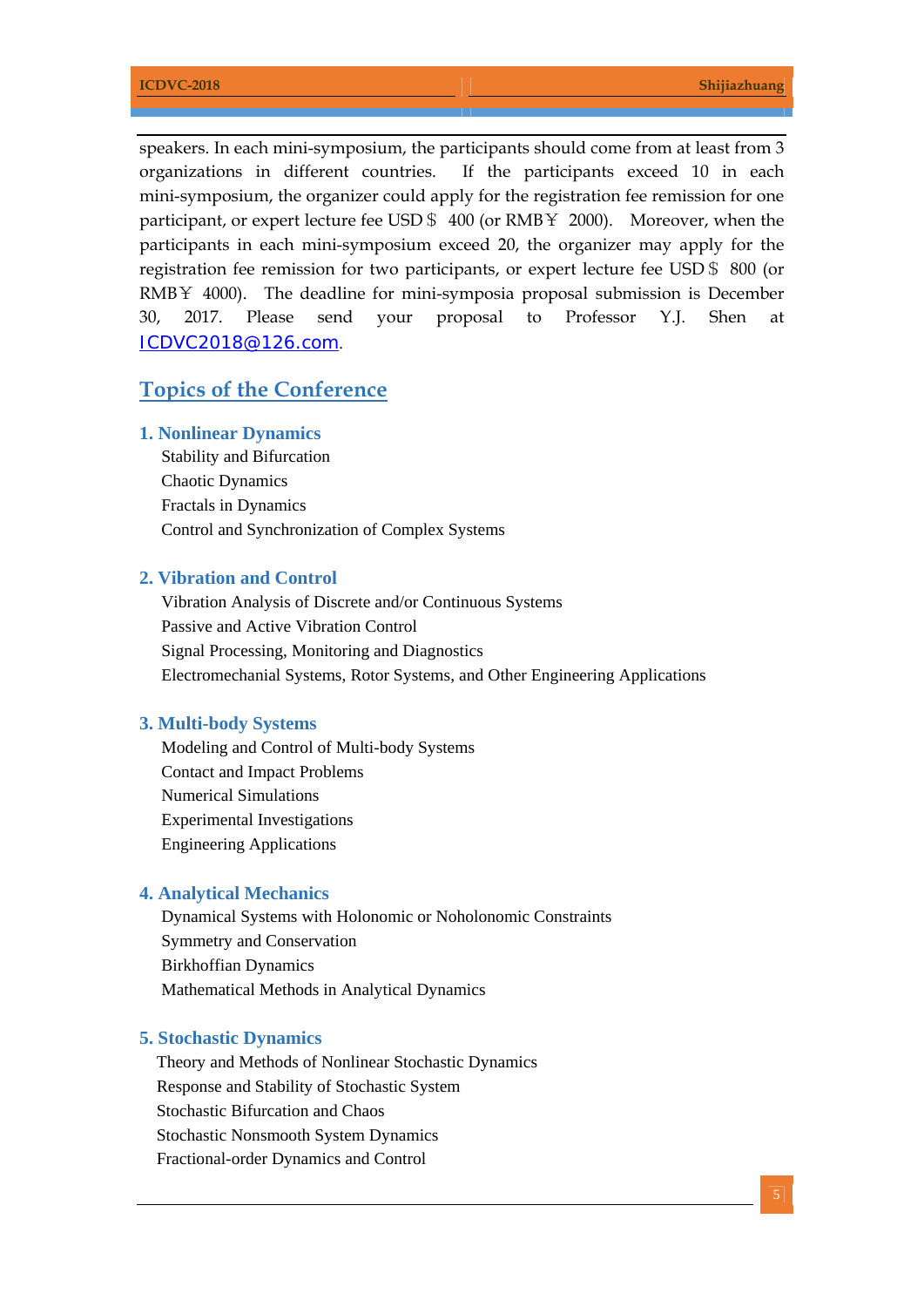#### **6. Interdisciplinary Topics**

Neurodynamics Dynamics in Ecology, Epidemic and Environmental Sciences Dynamics of Biological Systems Economy and Finance Dynamics Micro-Systems, Micro-Structures and Nano-Systems Dynamics of Railroad Vehicles and Transportation Systems Spacecraft Dynamics and Control Fault Diagnosis and Condition Monitoring

#### **Submissions**

#### **1. The short abstract**

Participants are invited to submit short abstracts on any of the conference topics. Short abstracts should be informative and carefully prepared, and new insights should be highlighted.

The short abstract should enable the Program Committee to judge the scientific merit of the paper. Short abstracts must be exclusively submitted through the conference website where step-by-step instructions are given. Short abstracts submitted by any other means will not be considered. **The length of each short abstract is strictly limited to two hundred words**. Abstract longer than two hundred words will not be able to complete submission.

**The deadline for short abstract submission is December 31, 2017. All contributed abstracts must be submitted before this deadline.** 

Authors whose abstracts have been accepted will be notified by e-mail in February 2018.

#### **2. The two-page extended summary**

The two-page extended summary should include the following information:

- 1) Corresponding author and his address;
- 2) Objective and novelty of the research;
- 3) Methods and techniques;
- 4) Main results;
- 5) Conclusions;
- 6) Main references.

A Microsoft WORD template of the two-page extended summary for review is available at

http://www.icdvc.org/Two\_Page\_Abstract\_Sample.doc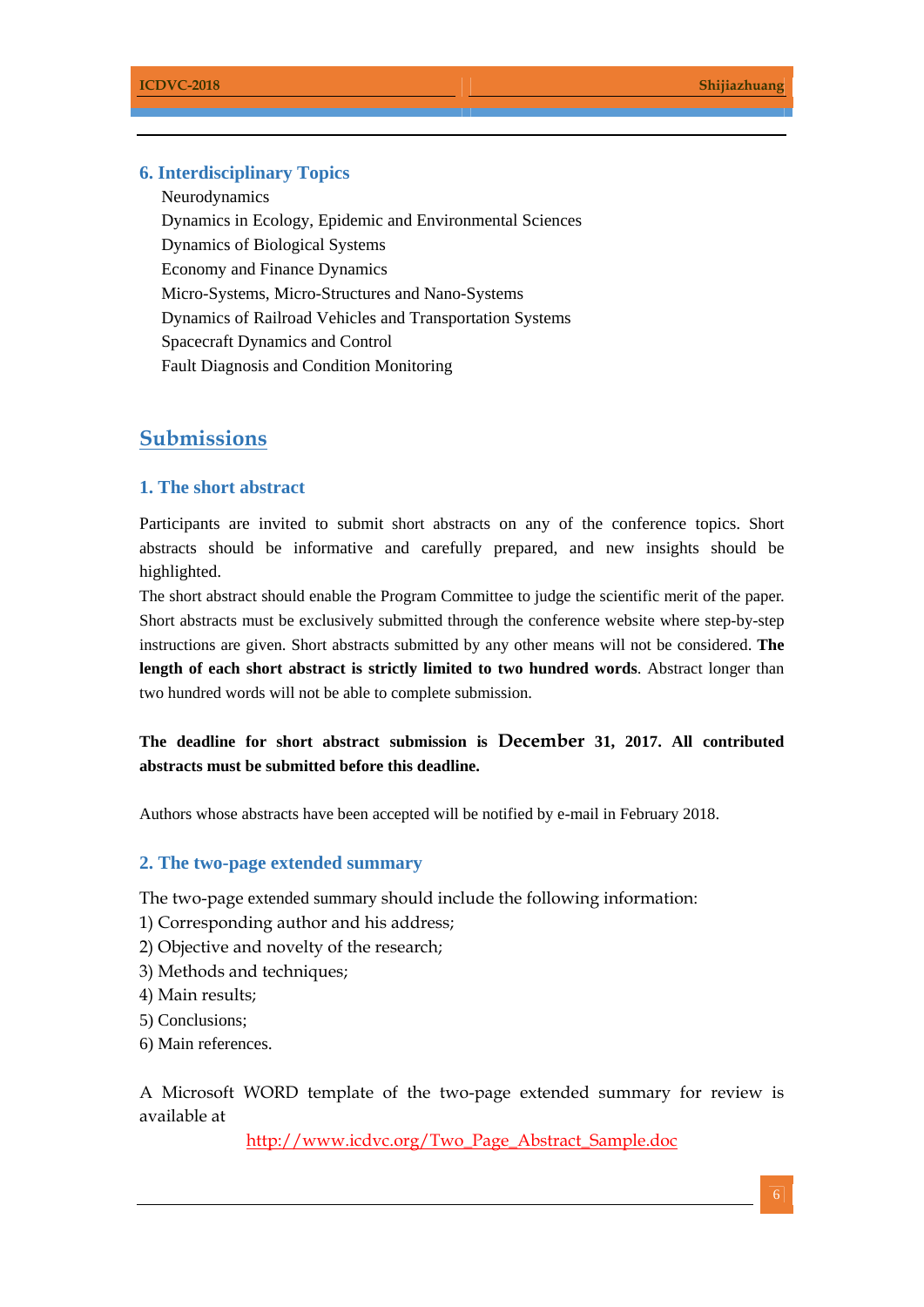or

http://www.icdvc2018.org/Two\_Page\_Abstract\_Sample.doc Please upload your extended summary via the conference website http://www.icdvc.org/ or http://www.icdvc2018.org/

before March 1, 2018.

After reviewed by the scientific committee, the acceptance of all abstracts will be notified to the corresponding author.

### **Poster Presentations**

All accepted contributed posters will be presented in one evening sessions (July 29). This session provides the main forum for the presentation of latest research results and the discussion on recent progresses. **Posters may be presented only if the corresponding short abstract has been accepted and if at least one of the authors listed has registered for the conference**. Registered posters will be assigned a code indicating the day of presentation and the board at which it should be displayed.

## **Registration Fee**

The registration fee for the participants, students and accompanying persons are (include attending all the sessions of ICDVC-2018, lunch, dinner, reception and banquet in Shijiazhuang):

|                                        | <b>Before June 1, 2018</b> | <b>After June 1, 2018</b> |
|----------------------------------------|----------------------------|---------------------------|
| Overseas Participant                   | <b>USD \$500</b>           | $\text{USD} \, \$ 600$    |
| Overseas<br><b>Accompanying Person</b> | <b>USD</b> \$ 350          | <b>USD</b> \$ 350         |
| Overseas Student                       | <b>USD</b> \$400           | <b>USD</b> \$450          |
| Domestic Participant                   | <b>RMBY 2600</b>           | <b>RMBY 3000</b>          |
| Domestic<br><b>Accompanying Person</b> | <b>RMBY 2000</b>           | <b>RMBY 2000</b>          |
| Domestic Student                       | RMBY 2000                  | RMBY 2300                 |

#### **Important Dates**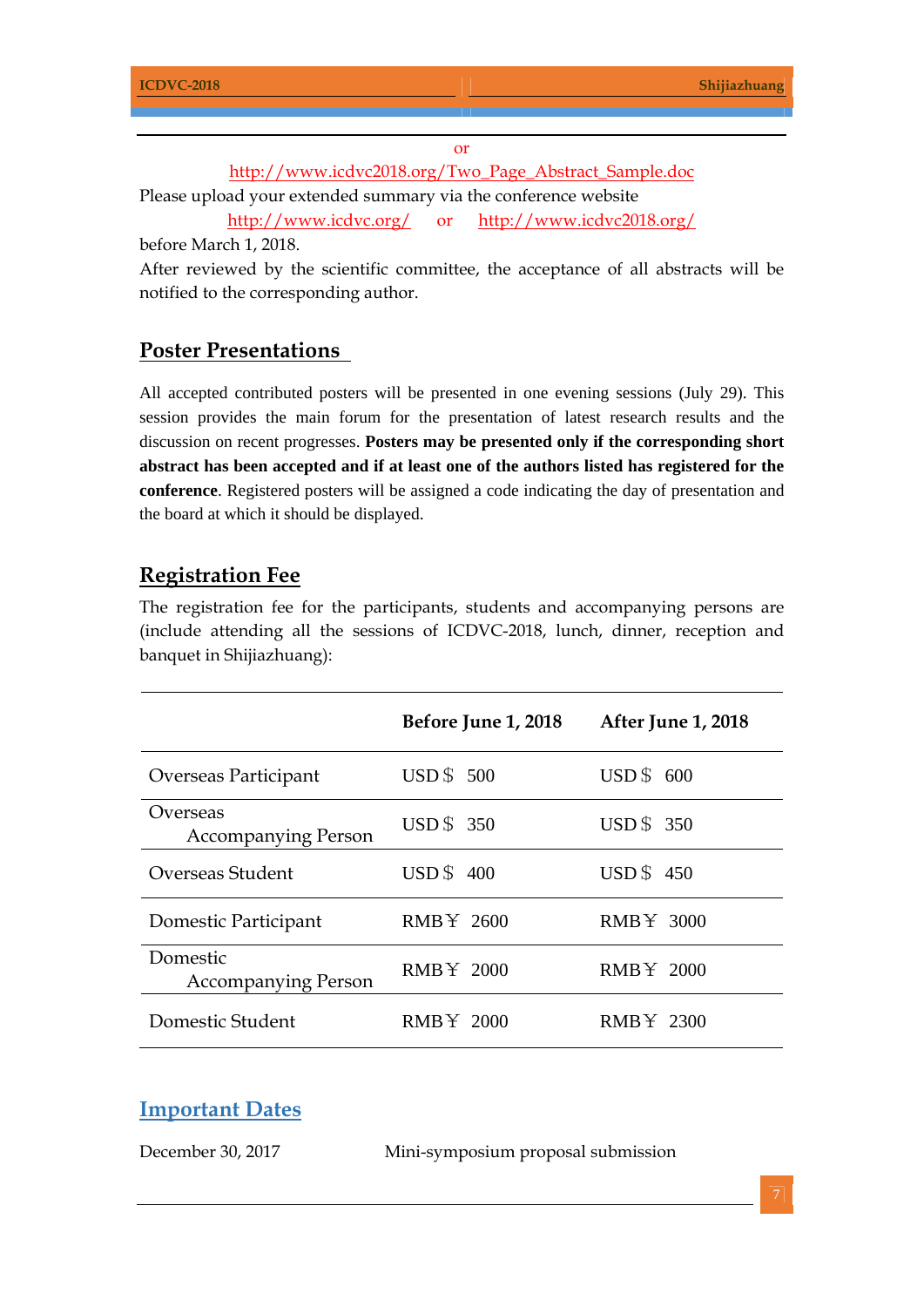| December 31, 2017 | Short abstract submission                        |
|-------------------|--------------------------------------------------|
| February 1, 2018  | Notification of acceptance                       |
| March 1, 2018     | Extended summary submission & early registration |
| July 1, 2018      | Final Program on website                         |

## **Conference Venue and Transportation**

ICDVC-2018 will be held in Shijiazhuang city, Hebei Province, China.

Shijiazhuang is the capital city of Hebei Province. It has an outstanding transport network similar to its neighbor city of Beijing. High-speed train and aircraft are easily available. Transportations from Shijiazhuang Railway Station and Shijiazhuang Airport to Shijiazhuang Tiedao University are provided for each foreign participant. Domestic travels are as follows:

1. Beijing to Shijiazhuang. It takes only one hour from Beijing to Shijiazhuang via high-speed train. There will be volunteers waiting at the Beijing airport, responsible for accompanying the participants to Beijing high-speed railway station.

2. Shanghai to Shijiazhuang. Both high-speed train and aircraft are available. It takes seven hours travel via high-speed train, and only two hours by air. There are nearly 10 direct flights per day.

3. Guangzhou to Shijiazhuang. Both high-speed train and aircraft are available. It takes eight hours travel via high-speed train, and only three hours by air. There are three direct flights per day.

Accommodations ranging from 5-star hotels to budget hotels and campus hotel offering high quality to standard services and hospitality are available depending on your preferences.